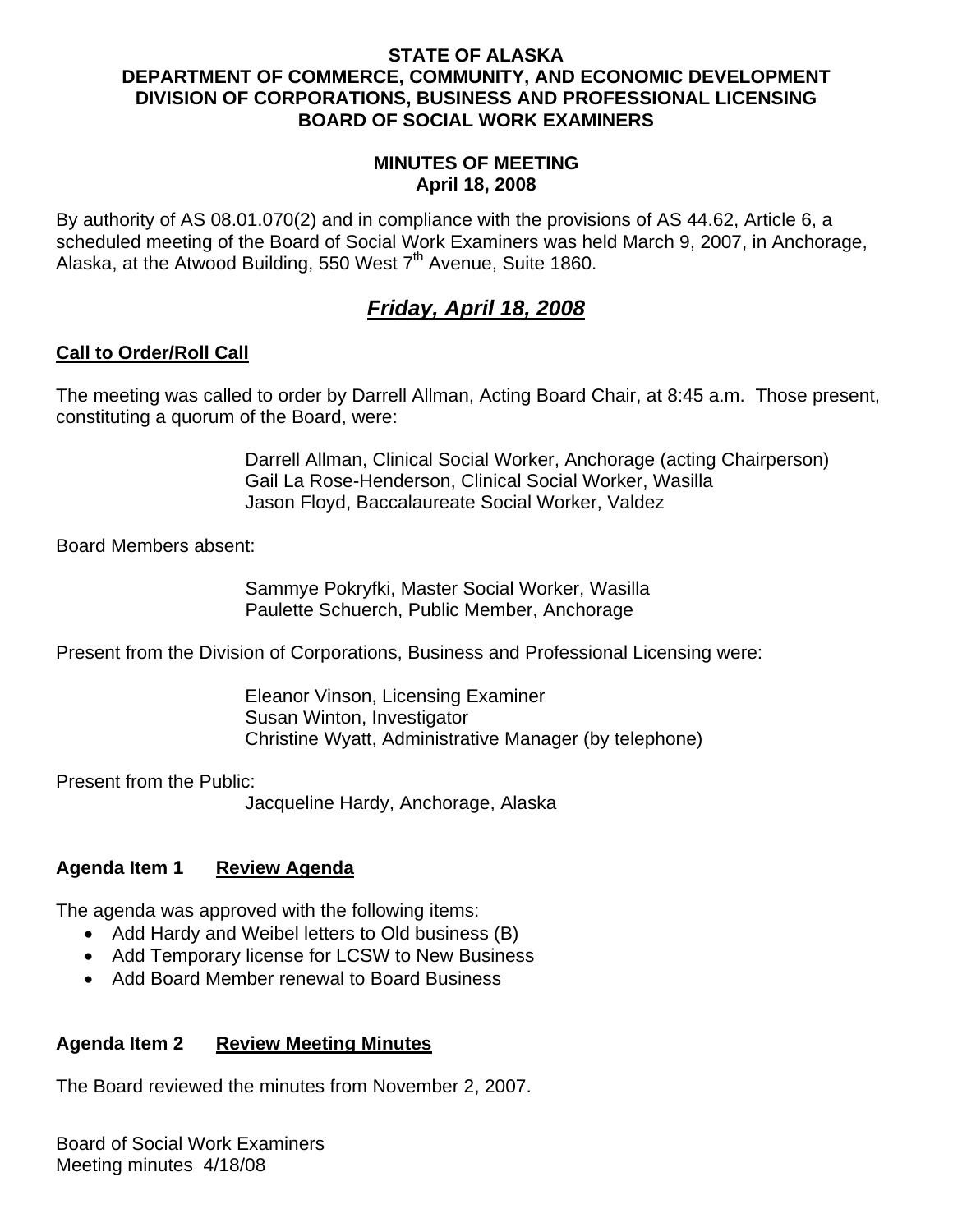## **On a motion duly made by Jason Floyd, seconded by Gail La Rose-Henderson, and passed unanimously it was**

## **RESOLVED that the Board accept as amended the November 2, 2007, meeting minutes.**

The Board reviewed the minutes from December 2, 2007 teleconference meeting.

## **On a motion duly made by Jason Floyd, seconded by Gail La Rose-Henderson, and passed unanimously it was**

## **RESOLVED that the Board accept as December 2, 2007, meeting minutes.**

## **Agenda Item 3 Correspondence**

#### A. National Association of Scholars

The Board had received a letter from the National Association of Scholars. The Board they felt that further investigation was needed. Darrell Allman noted that the NASW newsletter had letters to the editor regarding this organization. After discussion, the Board consensus was that it is a political matter; the Board should dismiss it and move on. No letter will be written in response.

#### B. Jean Balestery - CEU question

Jean Blestrery had written to the Board to enquire if her doctoral research paper on Alaska Native culture and population and her graduate course in "Language, Culture, and Society in Native North America" would be accepted for CEUs relating to Alaska Natives for the upcoming renewal. Following discussion, the Board made the following motion:

## **On a motion duly made by Gail La Rose-Henderson, seconded by Jason Floyd, and passed unanimously it was**

#### **RESOLVED that the Board accept Jean Balestery's request for her doctorate work/research paper be accepted for Alaska Native Specific CEUs.**

#### C. ASWB pass/fail report

This was FYI information for the Board regarding the pass/fail report from Association of Social Work Boards.

#### **Agenda Item 4 Old Business**

#### A. OCS Sandoval letter

Board Member Jason Floyd drafted a letter as a response to a letter from the Director of the Office of Children's Services regarding the change to OCS child protective service's job classes and job class specifications.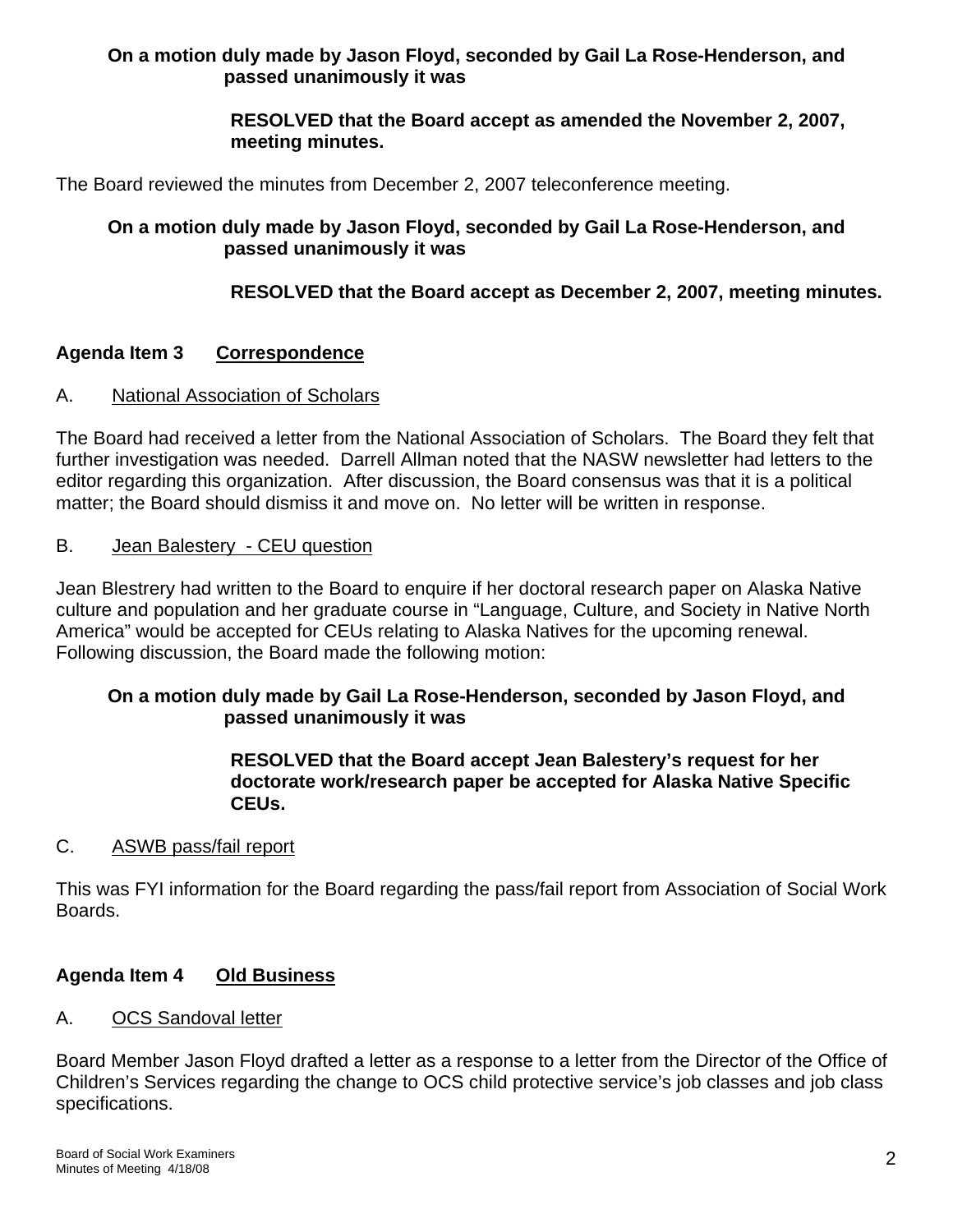The Board is concerned that the public is placed at an elevated risk of harm by OCS' policies regarding job classes and job class specifications. Members of the public are receiving services from people without the proper education. The OCS is retreating from their previously stated goal of more social workers and elevating the current social workers to supervisory positions.

After discussion, the Board approved the following letter to be sent to Director Sandoval:

The Board of Social Work Examiners would like to thank you for attending the Board meeting in June 15, 2007, and for your letter, dated July 3, 2007. We would like to thank you for informing the Board of the administrative changes in regard to supervision; the rationale behind it; for maintaining this continuing dialogue; and respectfully presenting the administrative changes within the Office of Children's Service's system.

This is an official response concerning the Office of Children's Services (OCS) letter relating to its current policy and related creation of job classes in which the OCS supervisors, and workers alike, are no longer required to attain state licensure as social workers or required to seek and obtain licensure within a time period directly following hire.

It is this Board's role and function to assure the highest possible level of professional integrity for the practice of social work and the safety of those who receive related support and services in Alaska.

Under AS 08.95.100., summarizing sub-sections one through four, a license is required of any person who practices social work, and that if a non-licensed person presents or, "holds out as being" a licensed social worker, "in any way, orally or in wiring, directly or by implication," they shall be found guilty of a class B misdemeanor.

In this interest of public safety, the Alaska Board of Social Work Examiners does not support or endorse OCS' decision to place professionally trained and licensed social workers under the direct supervision of those who do not meet the basic requirements for social work licensure.

The Board consensus is that the Office of Children's Services' decision to continue this hiring practice, potentially and/or ultimately, requires licensed social workers to come under direct supervision of those who lack the professional credentials to legally perform assessments and decisions as social workers. In addition, the Board is concerned that licensed social workers may be instructed or pressured by these non-social work supervisors to perform duties or make decisions falling outside the guidelines and practices dictated by the profession. This situation unnecessarily places the public at an elevated *risk of harm*.

The Board would request your administration to carefully reconsider the hiring practices addressed in this letter and take immediate steps to ensure that those providing supervision and direction to licensed social workers are themselves at least a licensed social worker at the baccalaureate level.

## B. Office Of Children's Services (OCS) hours used toward clinical requirements

#### **Hardy letter**

This is a letter seeking clarification of the definition of "clinical social work".

#### Weibel letter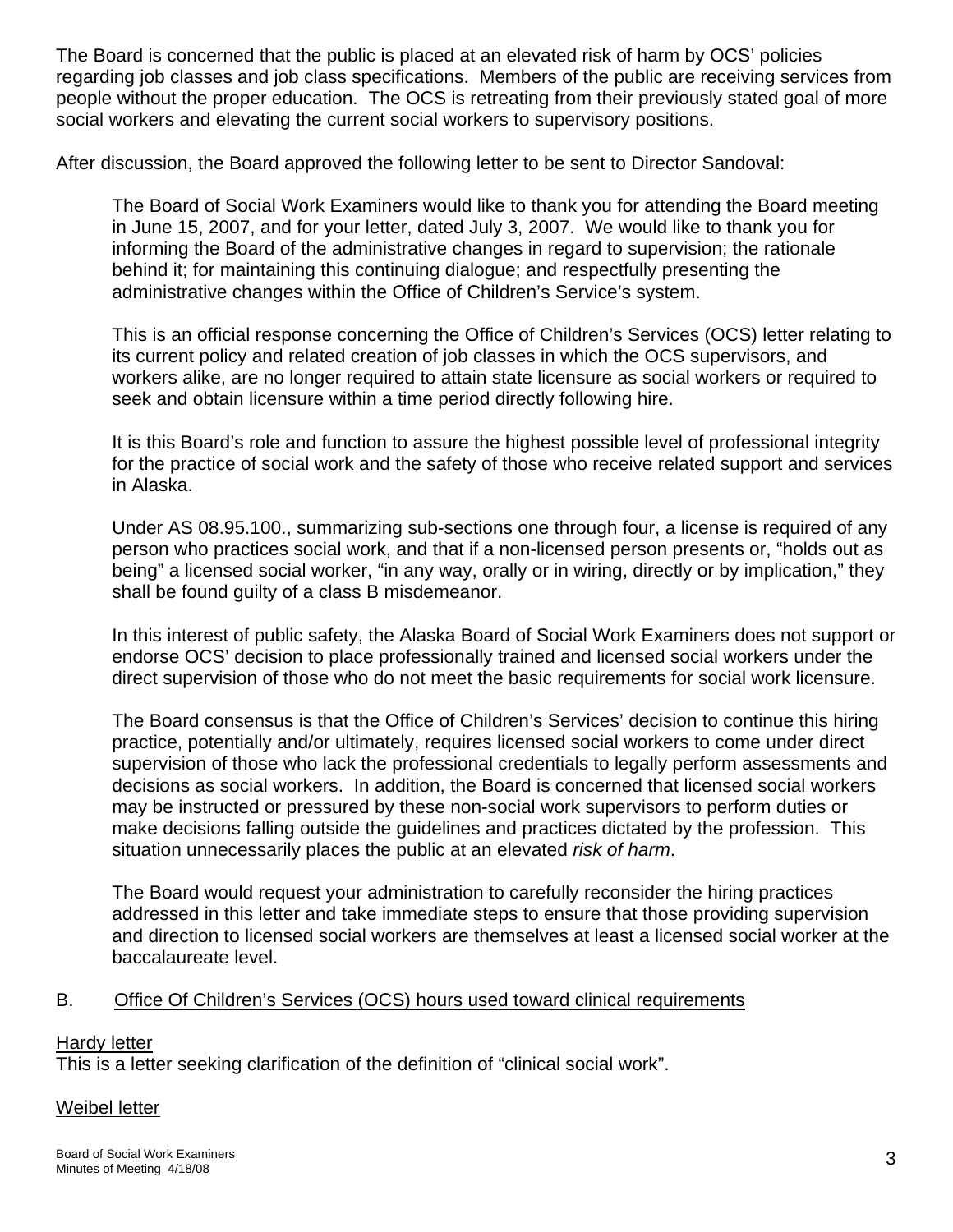This letter is requesting the Board make a determination with regard to the percentage of hours working as a social worker with OCS is considered clinical.

The Board received letters from individuals regarding clinical hours received and/or not received at the Office of Children's Services (OCS). There is concern that after putting in time at the OCS, their clinical time signed off by an OCS supervisors will not count.

Jacqueline Hardy, a member of the public, appeared before the Board. During her next three years at OCS, she would like to work toward clinical social work licensure, but had heard that the there are questions as to whether or not OCS hours count toward clinical licensure. Before beginning her supervision, she would like to insure that her hours will count and is seeking Board clarification and assurances.

It was noted that the Board had previously pointed out to the Office of Children's Services that, under their own job description, they are not doing clinical social work as defined by statute and regulations, which reads:

**Sec. 08.95.990. Definitions.** In this chapter…..

(6) "clinical social work" means the diagnosis of psychiatric disorders and the use of techniques of applied psychotherapy of a nonmedical nature while practicing social work;

The question becomes, "Does the Board see that the work they do meets the regulations, because the job description does not say they do the work."

Chairperson Pokrryfki's statement regarding OCS was read and discussion ensued.

The Board instructed the Licensing Examiner to respond to current and future correspondence from other OCS applicants with a modified statement reflecting the Board Chair Pokryfki's statement that she had sent to the Board.

#### The statement will read as follows:

*Regarding the questions about Office of Children's Services and clinical hours toward licensing, this matter has been addressed in the past. The statutes and regulations dictate the requirements for this licensure. In the past, the Board has gone so far as to review the job descriptions for OCS*  employees in an effort to determine whether the duties performed includes the required elements of *clinical social work as outlined in the Board of Social Work Examiners' statutes and regulations. The Board found that the job description does not include "the diagnosis of psychiatric disorders and the use of techniques of applied psychotherapy of a nonmedical nature while practicing social work".* 

*By signing the Post Graduate Clinical Social Work Supervision Form from the Clinical Social Work application, an LCSW supervisor would need to be able to attest that they have been responsible for the direct clinical supervision of the applicant within the content areas, including these clinical skills.* 

*The Board of Social Work Examiners does not have the ability to waive these requirements and it is incumbent upon the applicant and the LCSW supervisor to attest that the requirements are met.* 

There was discussion on how this would be interpreted. Darrell Allman stated that there has been a concern in regard to the Alaska statute and what clinical social work is and the possibility that the definition is too broad.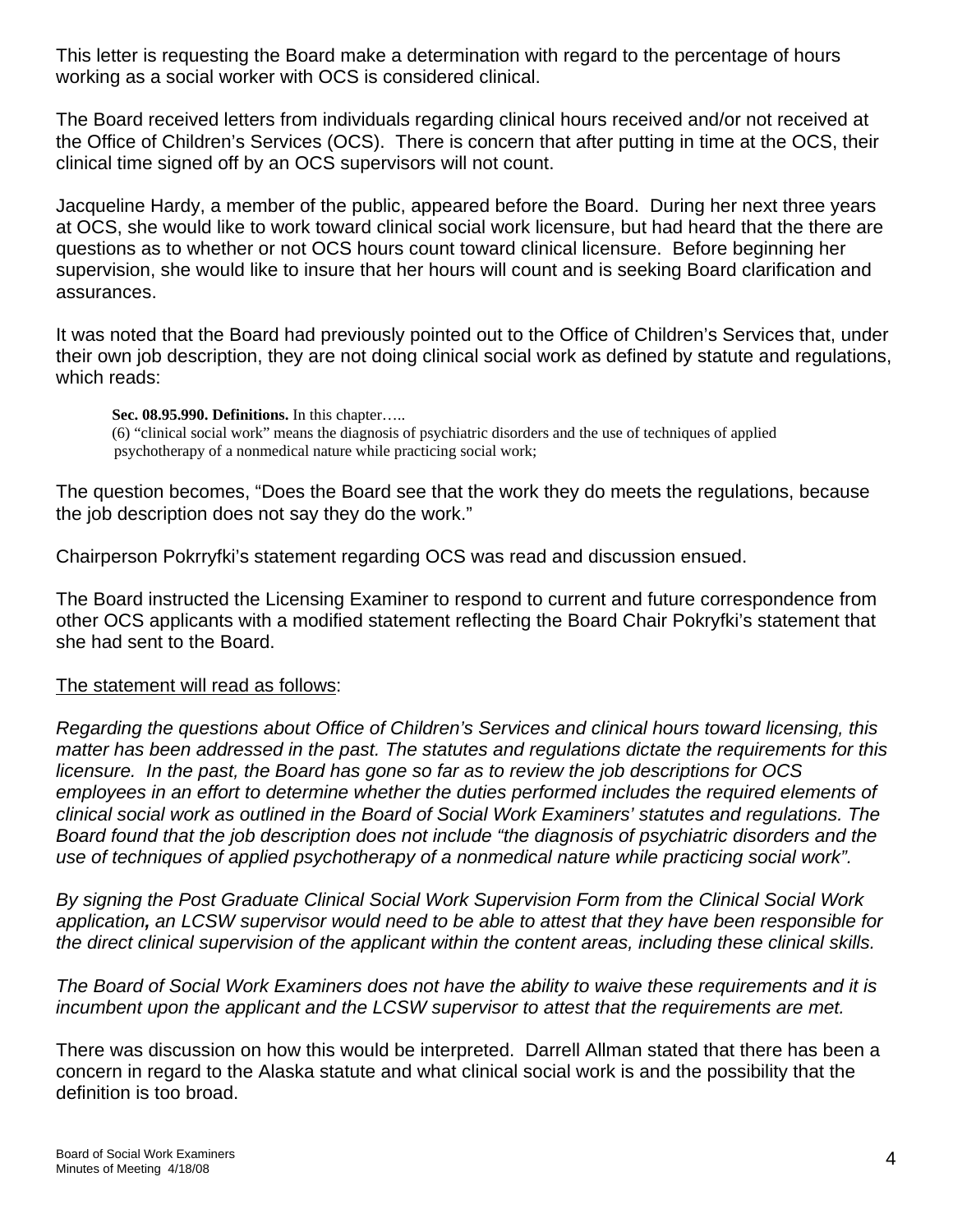## **On a motion duly made by Gail La Rose-Henderson, seconded by Jason Floyd, and passed unanimously it was**

 **RESOLVED that the Board accept the statement as written and request the Licensing Examiner send out this modified statement as a response when receiving questions regarding clinical supervision in OCS.** 

#### **Agenda Item 5 New Business**

#### A. Annual Report for June 2008

The Board went over the last year's annual report and discussed the goals that they would like to keep and those they wish to discard.

#### B. Temporary licensure for Licensed Clinical Social Workers

There was discussion regarding contractors working for the Federal Government and requesting temporary clinical social work licenses. This was later added to the list of statute changes the Board would like to see on the omnibus bill.

#### **Agenda Item 6 Regulations/Statutes**

#### A. Background Checks: Statute request update

The Board had submitted a request to the Division for the introduction of a statute to give the Board of Social Work Examiners the authority for fingerprinting for background checks. The Division had responded that fingerprinting is a cumbersome, expensive process which the Division is not in agreement with. It is suggested that the Board find a friendly legislator to pursue this.

#### **Agenda Item 6 Regulations/Statutes**

- B. Application made under oath/penalty: Was public noticed
- C. Supervised Experience: Was public noticed

The Board discussed the two regulation revisions which had been public noticed, noting that it is not expected to require an increase in appropriations. One regulation adds **12 AAC 18.165 Application made under oath; Penalty** and the other amended regulation deals with requiring an applicant to submit a written request to the Board to allow supervision by telephonic means in lieu of face-to-face supervision before the supervision begins. It is the Board's decision to adopt the regulation amendments that were public noticed.

#### **Upon a motion by Gail La Rose Henderson and seconded by Jason Floyd, and approved unanimously, it was**

**RESOLVED to adopt the amendment to add regulation 12 AAC 18.165 and to adopt the amendment to 12 AAC 18.115 regarding supervised experience as was public noticed.**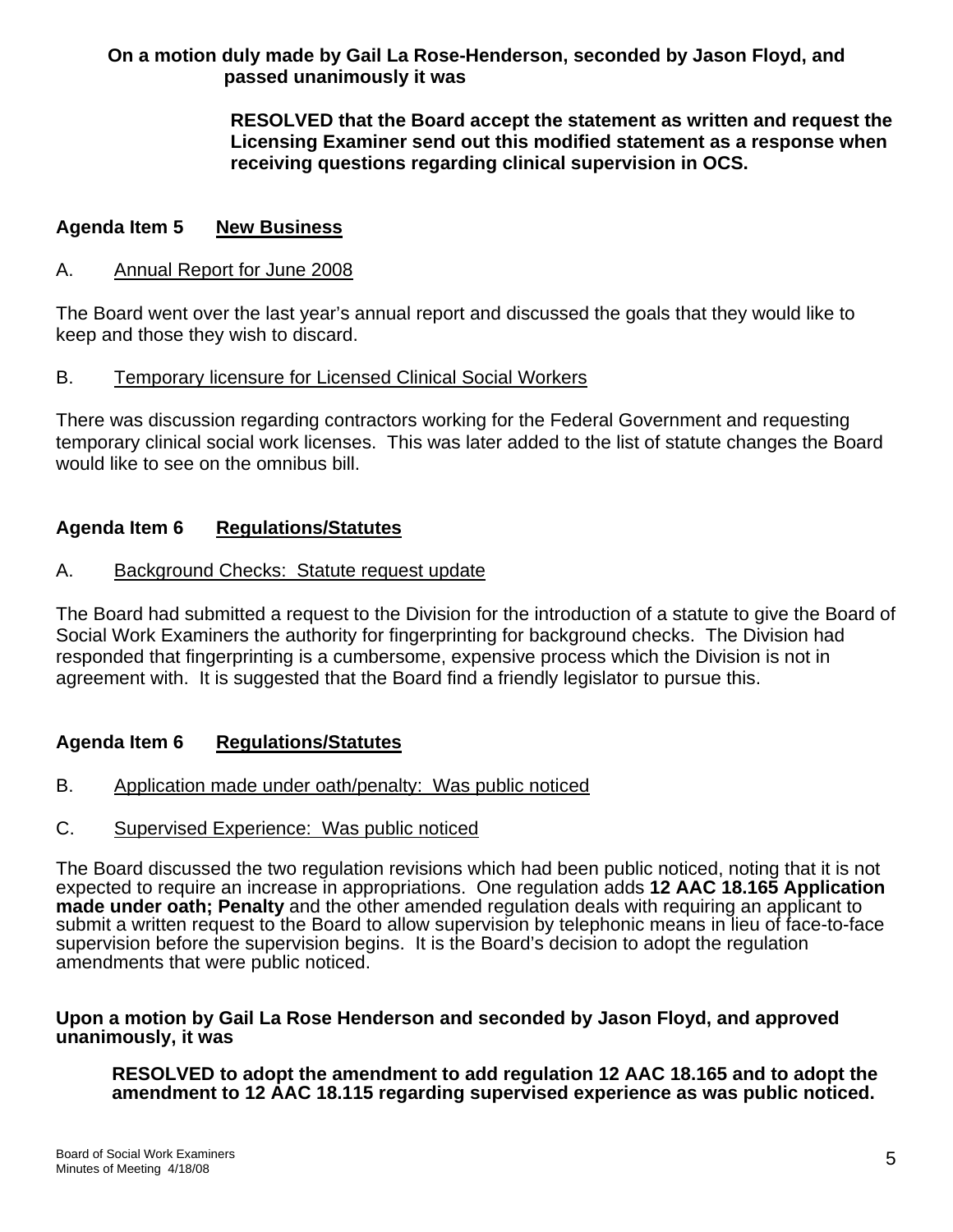## **Agenda Item 7 Budget Report**

Administrative Manager Christine Wyatt spoke with the Board by telephone. The Board was told that, as of the April 4, 2008 report, they are in decent shape. She was concerned with revenue being brought in for 2008 (\$17,000 compared to \$115,000 brought in at the beginning part of a renewal period); but because the Social Worker Board has not started renewals yet, but is about to begin in June, that is fine. The fee analysis was done in March and, even though the Board has a carryforward balance of about \$70,000, the renewal fees will not be decreased. The fees were kept that high instead of dropping the fees because it is enough to carry the Board through an additional year if, for some reason, the expenses do not continue to go down. If the costs continue to go down as they are going down now, the fees may be reduced for the next renewal period.

There was discussion regarding how it was good to have an operating capital and how it would be nice to see the fees go down, but the main concern is that we remain stable.

## **Agenda Item 8 Investigator's Report**

Investigator Susan Winton joined the meeting. Her report showed that this Board currently has one open investigation and no licensees on probation. Since the last meeting, the Investigator had opened two complaints; one inquiry was completed and will require Board review and one, which was opened only this week, requires further inquiry.

The Investigator presented a report to the Board regarding a "yes" answer on a professional fitness question on a pending application.

Investigator Winton also reported she is working on a complaint regarding unlicensed practice. She noted that there are a lot of agencies out there where the work they are doing is on the fringe of social work and they are not aware that certain work falls under the statutes and regulations rules and licenses. It is a matter of educational need; it is new to these agencies that they must be careful about the work their people are performing and their title. The Board may wish to consider some sort of outreach.

The Department is creating an Omnibus Bill, which is an umbrella bill for centralized statutes in which uniformed statutes would encompass all Boards including authority for background checks, fingerprinting, and emergency licenses.

## **Agenda Item 9 Public Comment**

There was no public comment at this time. A member of the public did comment during 4.B.

## **Agenda Item 10 Application Review**

The Board reviewed the completed pending applications.

#### **On a motion by Gail La Rose-Henderson and seconded by Jason Floyd, and approved unanimously it was**

#### **RESOLVED to go into executive session to discuss an application**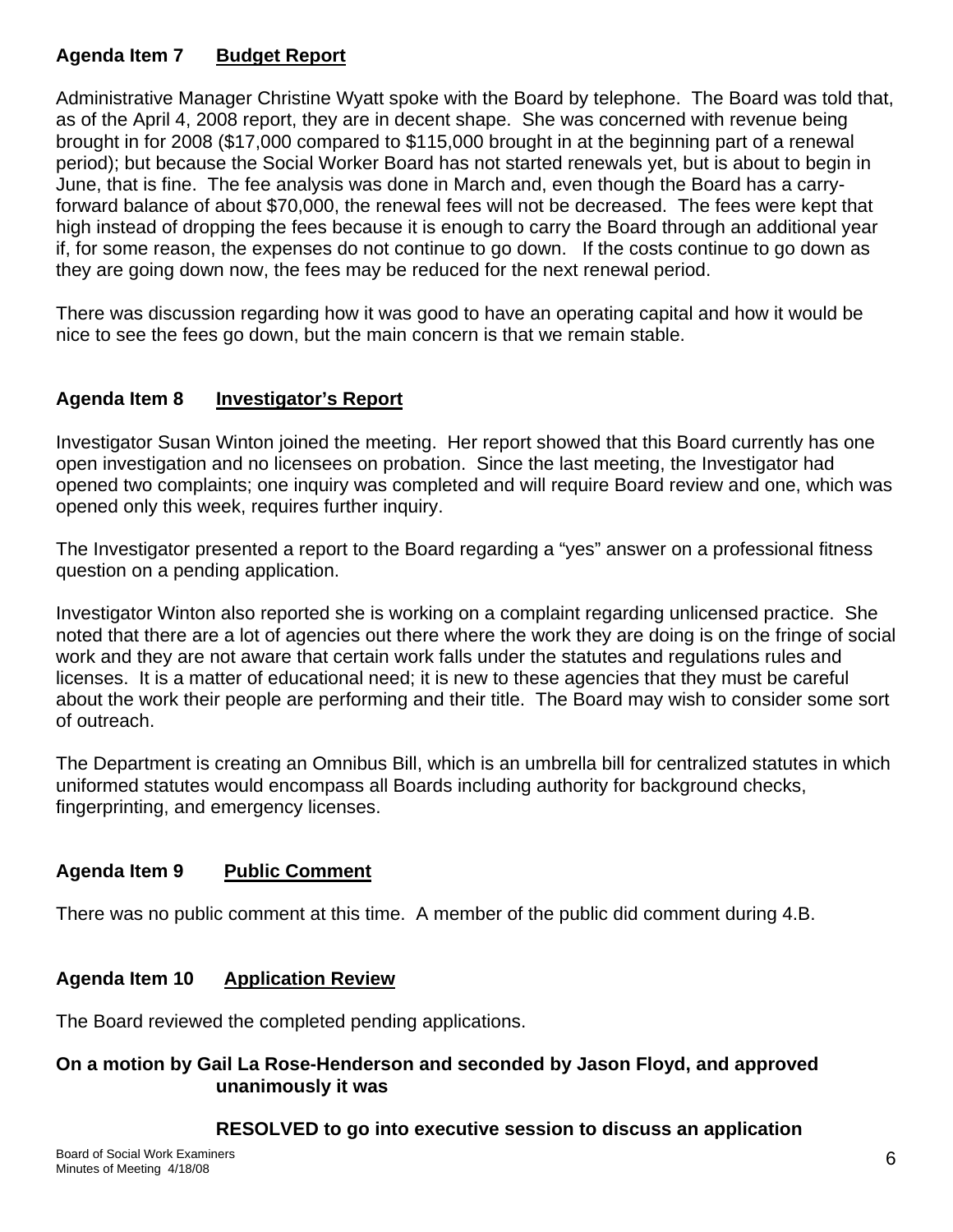Into executive session at 3:02 pm Out of executive session at 3:18 pm

#### **On a motion by Gail La Rose-Henderson and seconded by Jason Floyd, and approved unanimously it was**

#### **RESOLVED to go into executive session to discuss an application with Investigator Winton**

Into executive session at 3:30 pm Out of executive session at 3:42 pm

Based on the discussion held in executive session, the Board directed Investigator Winton to conduct an inquiry into the complaint alleging a violation of the Board of Social Work Examiners' statutes and regulations.

#### **On a motion by Gail La Rose-Henderson and seconded by Jason Floyd, and approved unanimously it was**

 **RESOLVED to approve the following Social Work applications:** 

Baccalaureate Social Worker by Examination:

 Cockerille, Holly Evanson, Julie LeClerk, Korina

Master Social Worker by Examination:

 Gearhart, Rachel McRoberts, Thomas White, Tracy

Clinical Social Worker by Examination:

 Lawrence, Kimberly LeBorgne, Stephanie Monreal, Amalia Ruder, Elsbeth Weibel, Heather

Clinical Social Worker by Credentials:

Davenport, Molly Nelson, Kimberly

#### **Extension**

 Neuman, James Neuman, Mary

Board of Social Work Examiners Minutes of Meeting 4/18/08 7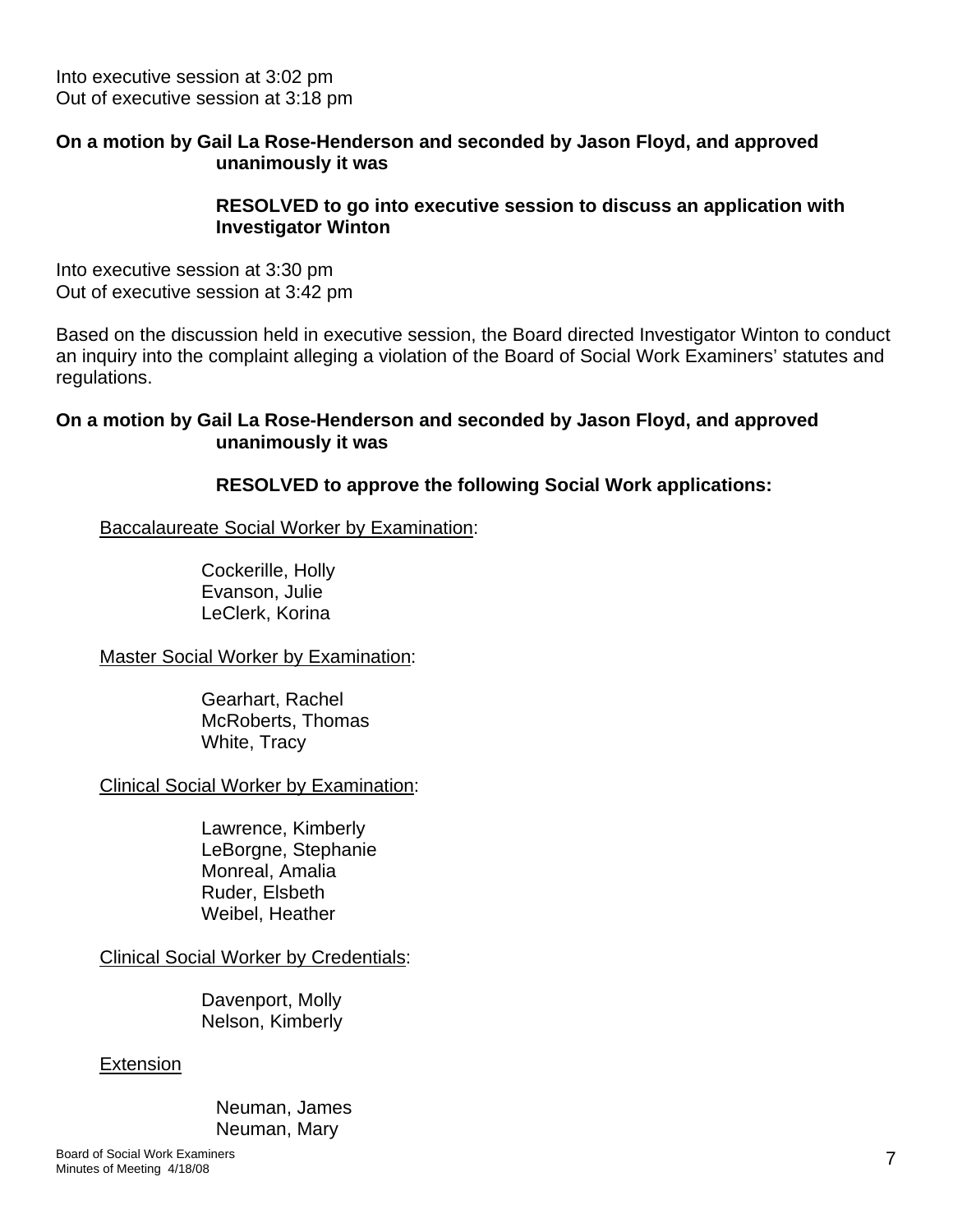## Howing-DeRoy, Linda

**On a motion by Gail La Rose-Henderson and seconded by Jason Floyd, and approved unanimously it was** 

> **RESOLVED to approve the following Continuing Education Providers' applications:**

| <b>NAME</b>                                | <b>APPLYING FOR</b>                                      |
|--------------------------------------------|----------------------------------------------------------|
| <b>AKPA (Linda Webber)</b>                 | <b>Treating Headaches with Integrated EMDR</b>           |
| <b>Alaska Center for Resource Families</b> | 2008 Kenai Peninsula Out of Home Care Conference         |
| <b>Alaska Court System</b>                 | <b>Adult Guardianship Mediation Training</b>             |
| <b>Alaska Court System</b>                 | <b>Advanced Child Custody Mediation Training</b>         |
| <b>Alaska Immigration Justice Project</b>  | Working with Interpreters-Mental Health & Social         |
|                                            | <b>Services</b>                                          |
| <b>Alaskan Rural Behavioral Health</b>     | <b>Clinical Supervision &amp; Self Care for Advanced</b> |
| <b>Training Academy</b>                    | <b>Providers</b>                                         |
| <b>Anchorage SART Program &amp;</b>        | <b>Sexual Assault Response Team &amp; Sexual Assault</b> |
| <b>Municipality of Anchorage</b>           | <b>Forensic Examiner Training</b>                        |
| <b>Beyond Borders</b>                      | The Healing Leader: Marriage & Families                  |
| <b>DARE of Alaska</b>                      | <b>Bullying &amp; Gangs &amp; Role Modeling</b>          |
| <b>DARE of Alaska</b>                      | Dare Officer Training Cot 11-12-07                       |
| <b>DARE of Alaska</b>                      | <b>Alaska Student Safety Summit</b>                      |
| <b>Lorman Business Center, Inc</b>         | Making EHR Work: Tackling the Legal Aspects of           |
|                                            | <b>Using &amp; Maintaining Electronic Health Records</b> |
| <b>Providence Alaska Medical Center</b>    | <b>Ethics Committee Training</b>                         |
| <b>Co-Occurring Disorders Institute</b>    | <b>ADHD &amp; Bipolar Disorder in Children</b>           |
| <b>Co-Occurring Disorders Institute</b>    | <b>FASD</b>                                              |
| <b>Co-Occurring Disorders Institute</b>    | <b>FASD: Practice, Pragmatics &amp; Clinical Wisdom</b>  |
| <b>Co-Occurring Disorders Institute</b>    | <b>Risk Assessment &amp; Mental Status</b>               |
| <b>Co-Occurring Disorders Institute</b>    | <b>Trauma Informed Services</b>                          |

#### **YUKON KUSKOKWIM HEALTH CORPORATION**

#### **RURAL ALASKACOMMUNITY ACTION PROGRAM**

**ABCs of Secondhand Smoke** 1.5 hrs **Adolescents with FASD: Navigating the Rapids to Adult Life** 1.5 hrs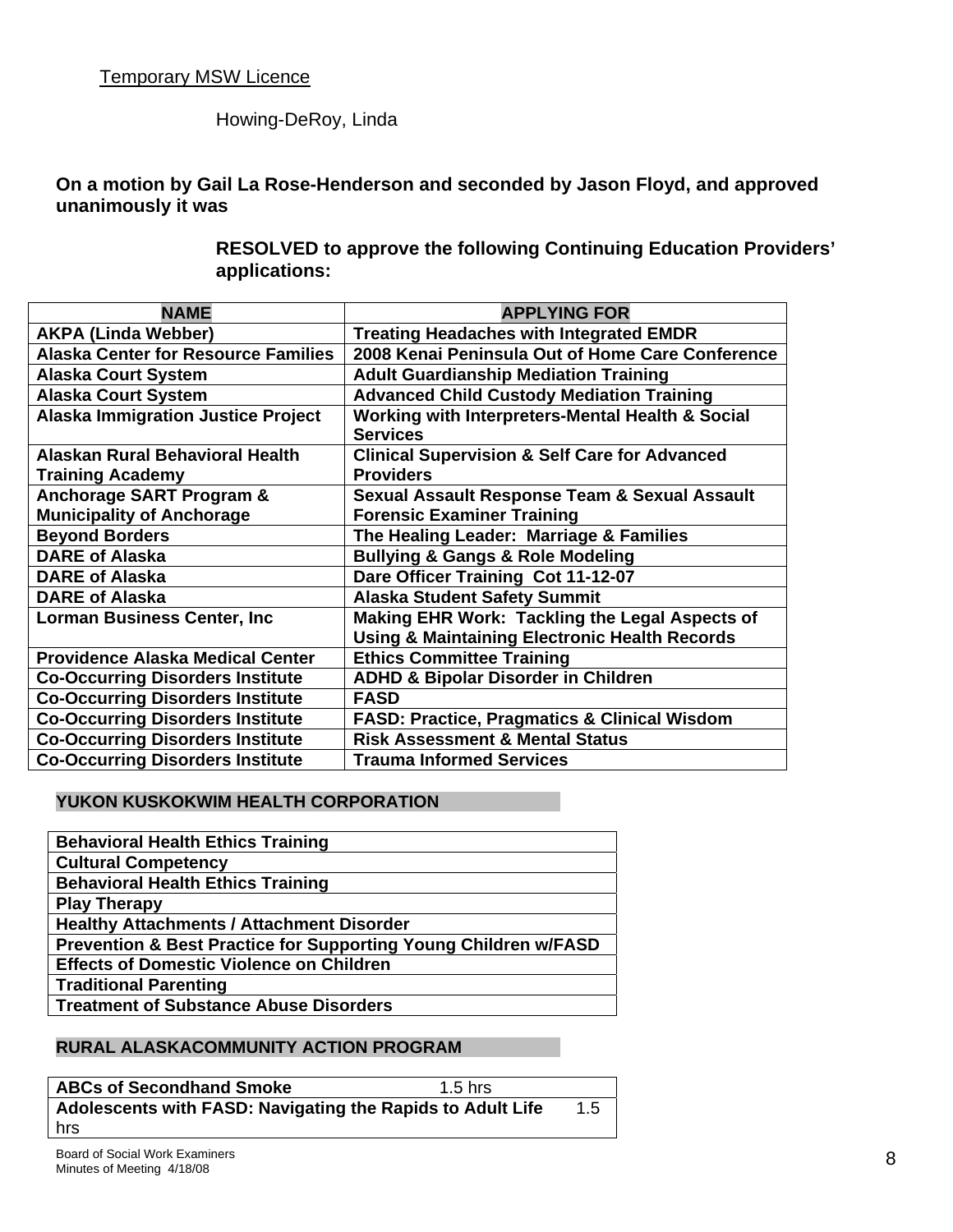| <b>ANJC Youth Programs, "Instilling Hope"</b> 1.5 hrs                      |  |
|----------------------------------------------------------------------------|--|
| <b>Clues &amp; Conversations: Understanding Alzheimer's Disease</b><br>1.5 |  |
| hrs                                                                        |  |
| <b>DSM-IV</b> 1.5 hrs                                                      |  |
| Ethics in Rural Alaska 1.5 hrs                                             |  |
| <b>Family Wellness Warriors Initiative 1.5 hrs</b>                         |  |
| Grief & Healing 1&2 3.0 hrs                                                |  |
| Healing Village Trauma 3.0 hrs                                             |  |
| HIV Risk & What to do About it 1.5 hrs                                     |  |
| Is it Relapse or is it Just Continuing to Use? 1.5 hrs                     |  |
| Overcoming Addictions Through Faith 1.5 hrs                                |  |
| Peer Support Enhances Recovery Potential 1.5 hrs                           |  |
| <b>Provider Healing Circles</b> 1.5 hrs                                    |  |
| Rediscovering Ritual I & II 3.0 hrs                                        |  |
| <b>Sharing the Wisdom: Healthy Native Communities</b><br>3.0 hrs           |  |
| Suicide Prevention in Alaska I & II 3.0 hrs                                |  |
| The Heroic Journey: Reframing Trauma into Triumph 1.5 hrs                  |  |
| The Moose in the Classroom: A Three Part Substance Abuse                   |  |
| <b>Prevention Curriculum for Pre/Early Adolescents</b><br>3.0 hrs          |  |
| <b>Understanding &amp; Caring for Ourselves</b> 1.5 hrs                    |  |
| Using Traditional Spirituality in the Treatment of Anger                   |  |
| management with Groups<br>$1.5$ hrs                                        |  |
| Village Based mental Health 1.5 hrs                                        |  |

## **Agenda Item 11 Board Business**

A. Task List

Eleanor will complete the letter to OCS and mail it out for Board approval for sending it.

B. Sign Wall Certificates

The wall certificates were signed.

C. Schedule future meetings

The next meeting will be held August 29, 2008 in Fairbanks, Alaska. The meeting will begin at 8:30 a.m.

The Board discussed the need to return mail ballots back to the Department in a timely manner. The Board requested that the licensing examiner have the meeting date and place put on the website. This will be brought to the next meeting and Eleanor will track the time for it takes for returned ballots.

D. Sign Meeting Minutes

The minutes were signed by Acting Chair Darrell Allman.

E. Discuss Travel Authorizations/collect & sign

Travel Authorizations were signed by the Board members.

F. Ethics reports, if needed

No ethics reports at this time.

G. ASWB New Member Training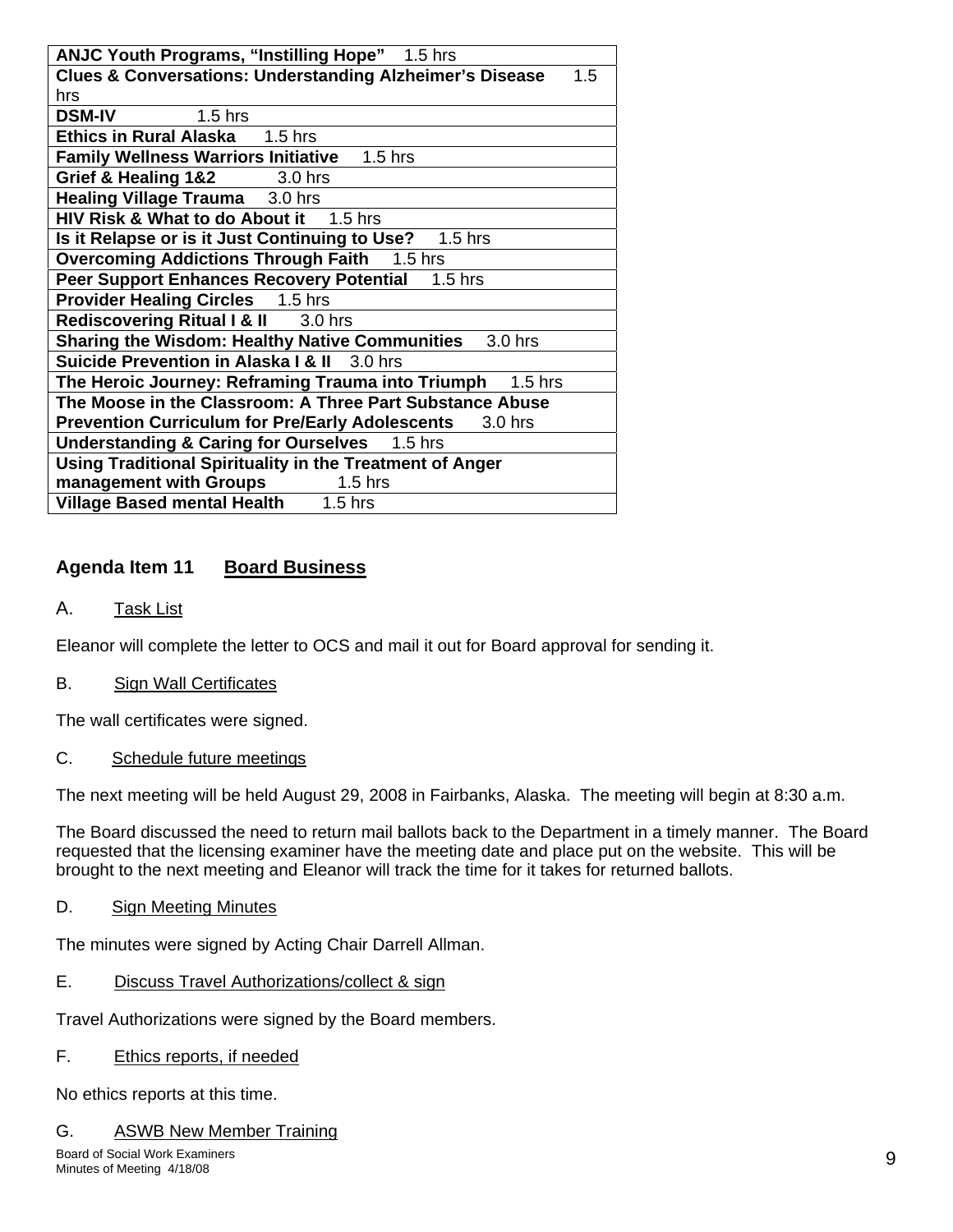There are no new board members to send and staff will be attending in June.

#### H. ASWB Annual Meeting

The annual meeting is November 6-8, 2008, in Providence, RI. It will have to be determined at the August meeting who will attend.

#### I. Board Member Renewal

Darrell Allman informed the Board that he had applied for re-appointment to the Board, but it will be November or December before any decisions are made.